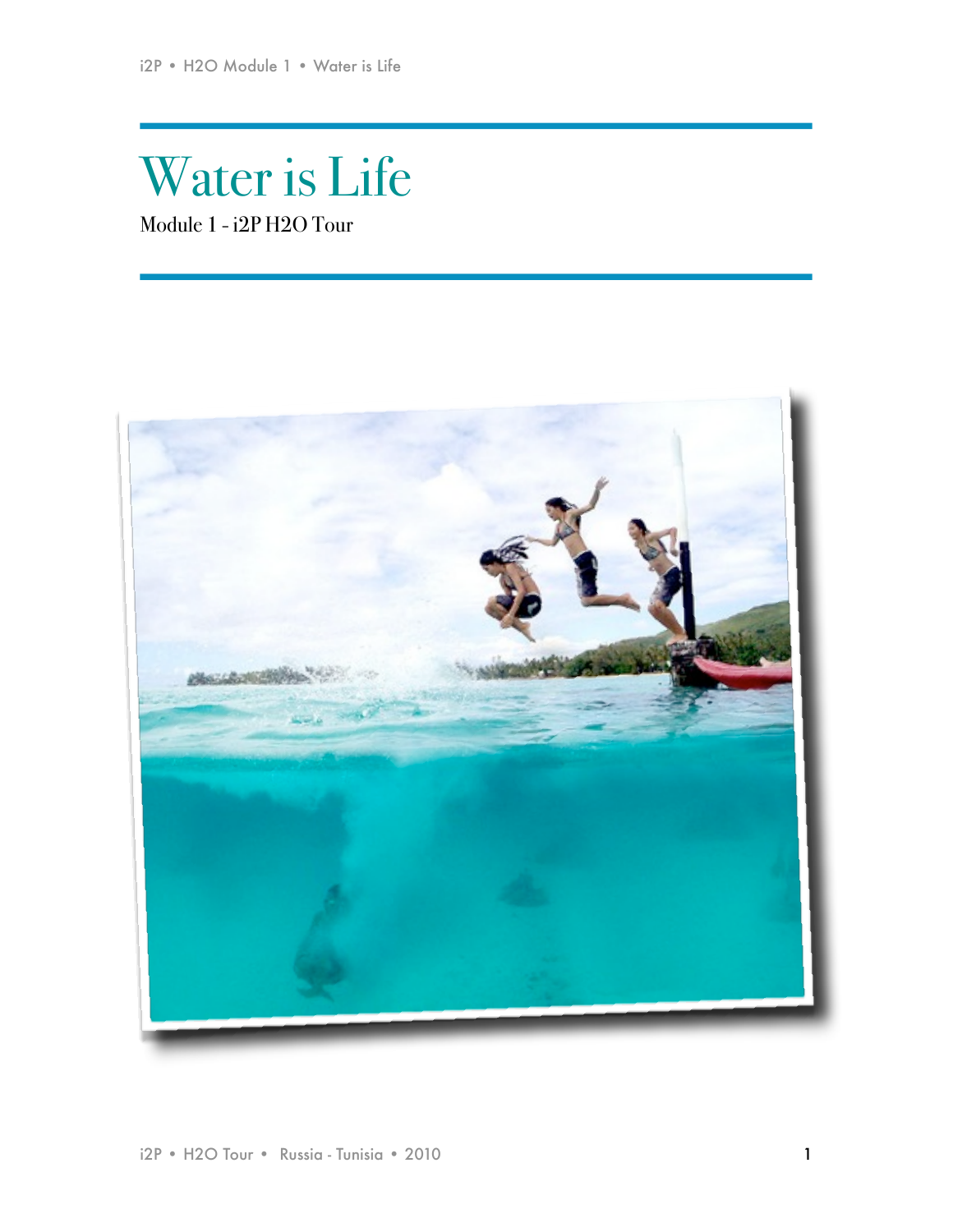"Water thou hast no taste, no color, no odor; canst not be defined, art relished while ever mysterious. Not necessary to life, but rather life itself. Thou fillest us with a gratification that exceeds the delight of the senses."

- Antoine De Saint-Exupery (1900-1944), Wind, Sand, and Stars, 1939

#### INTRODUCTION TO THE H2O TOUR

#### Welcome to the i2P H2O Tour!

From January to May of 2010, impossible2Possible will be focusing on the world of water. Water is said to be, and truly is life. It is the nectar, the fuel that sustains and powers all living things. A simple molecule of profound complexity and versatility that influences our every action and the essence of our being. It is worshipped, and traded, bought and sold, soiled and mined, taken for granted by some and cherished by others. It is forever cleansing and replenishes itself, and is offered free from the sky. Yet the present and future of water resources on the planet are troubled.

The United Nations estimates that there are currently 1.1 billion people that live without adequate water resources ([United Nations Human Development Report](http://hdr.undp.org/hdr2006/pdfs/report/HDR06-complete.pdf)). 3.6 million people die each year from water-related illness; 43% of these water-related deaths are due to diarrhea and 98% of water-related deaths occur in the developing world. It is estimated that half of the world's hospital beds are occupied by patients with water-related illnesses. Hardest hit by water-born illness are children; every 15 seconds, a child dies from a water-related disease. 84% of water-related deaths are in children under the age of 14.

As troubling as these statistics are, the situation is only expected to worsen. According to researchers cited in the journal [Nature](http://news.mongabay.com/2008/0402-water.html) (see: Nature) this number will steadily increase such that by the year 2050 75% of the world's population will be experiencing water scarcity. Recognizing the growing world water crisis, the United Nations declared an International Decade for Action 'Water for Life' 2005 - 2015 (see: [Water for Life\)](http://www.un.org/waterforlifedecade/index.html).

Now at the half-way mark of the Decade for Action, there have been some gains in the access to clean water and effective sanitation in the developing world. Yet other factors now threaten to hasten water scarcity, principal among them the effects wrought by climate change. Great swaths of the world are now facing physical water scarcity including the American South-West, Australia, China, India, the Middle East and North Africa.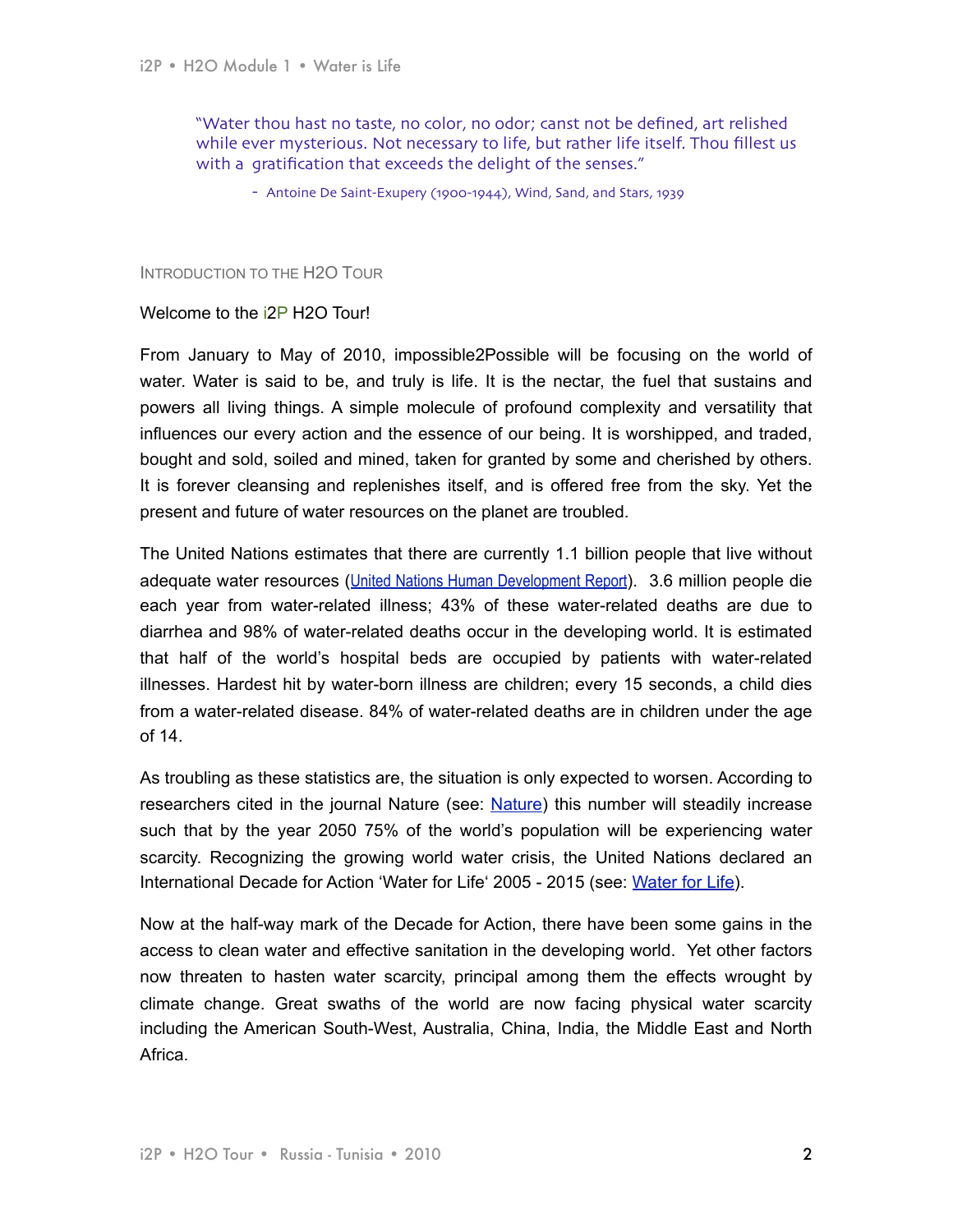## RUSSIA - TUNISIA

To highlight the subject of water i2P will travel to two extreme environments and juxtapose the profound differences they demonstrate with respect to water resources and management. In March 2010 an i2P team will visit Lake Baikal in Russia, the world's most voluminous lake which contains roughly 20% of the world fresh surface water. This will be followed in April by a trek across the Tunisian



Sahara, a section of the world's largest hot desert. For the Sahara Desert leg of expedition i2P will be selecting five youth delegates between the ages of 17 and 21 to join the expedition.

As the expeditions unfold, a free interactive web based education resource will be made available through the i2P website. A set curriculum that addresses a broad spectrum of water related issues will be mirrored and highlighted by the daily progress of the expedition. The curriculum will tell the story of water from its molecular basis, life giving properties, and cyclic motion to its relevance in religion, business and existence in space. The state of the world's water resources will be described with special attention being given to the effects of pollution, overpopulation, industrialization and climate change.

Through the website students in classrooms from registered schools will have an opportunity to ask expedition members questions over live video feeds from the field. Interactive question and answer functionality will further enable students to participate in the expedition.

Central to the education resource will be the following components:



#### EDUCATION MODULES

A series of eighteen education modules (including the introduction) form the backbone of the education resource. The modules will address the following subject matter:

1.Introduction to the i2P H2O education resource. 2.What are the life giving properties of water?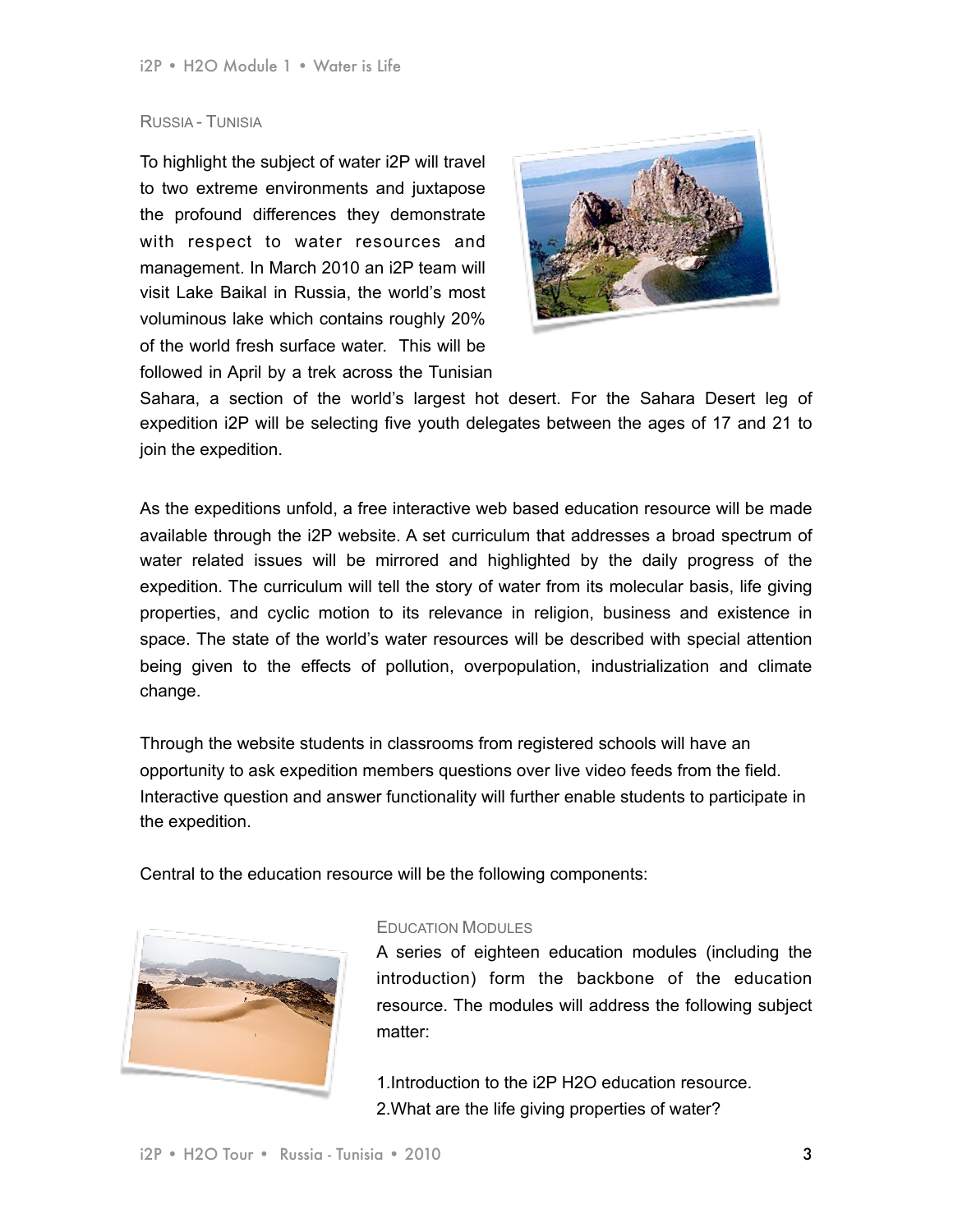- 3. How is water used by the human body?
- 4. What is the water cycle?
- 5. Groundwater?
- 6. What are the fresh water resources of the world?
- 7. Salt water.
- 8. Frozen water.
- 9. Why are so many people going thirsty in the world?
- 10. How is fresh water found?
- 11. Why are groundwater reserves vanishing?
- 12. A reflection on water in religion
- 13. Water Pollution
- 14. Heavy water
- 15. Is there water elsewhere in the universe?
- 16. Water and the advent of war
- 17. The economics of water
- 18. Water and climate change.

Education modules can be read during the course of the expedition, used as an adjunct to set class curriculum, or serve as a stimulus for future class discussions.

### INTERACTIVE QUESTION AND ANSWER PROGRAM

During the expedition anyone can send in written questions to the expedition team simply by pressing on the Q&A tab on the i2P expedition home page. These questions will be answered and posted as audio or written responses on the website.

#### INFORMATION BOXES EMBEDDED IN THE MODULES

There are video and photo links embedded in the modules. These links appear in orange boxes.

#### SCHOOL EXERCISES

There are education exercises posted in modules related to the topic, aimed at stimulating further thought on the topic at hand. These appear in the red boxes.

#### FACTS OF SPECIAL INTEREST

Every module has features of special interest related to the topic at hand. These are found in the blue 'Did You Know' boxes.